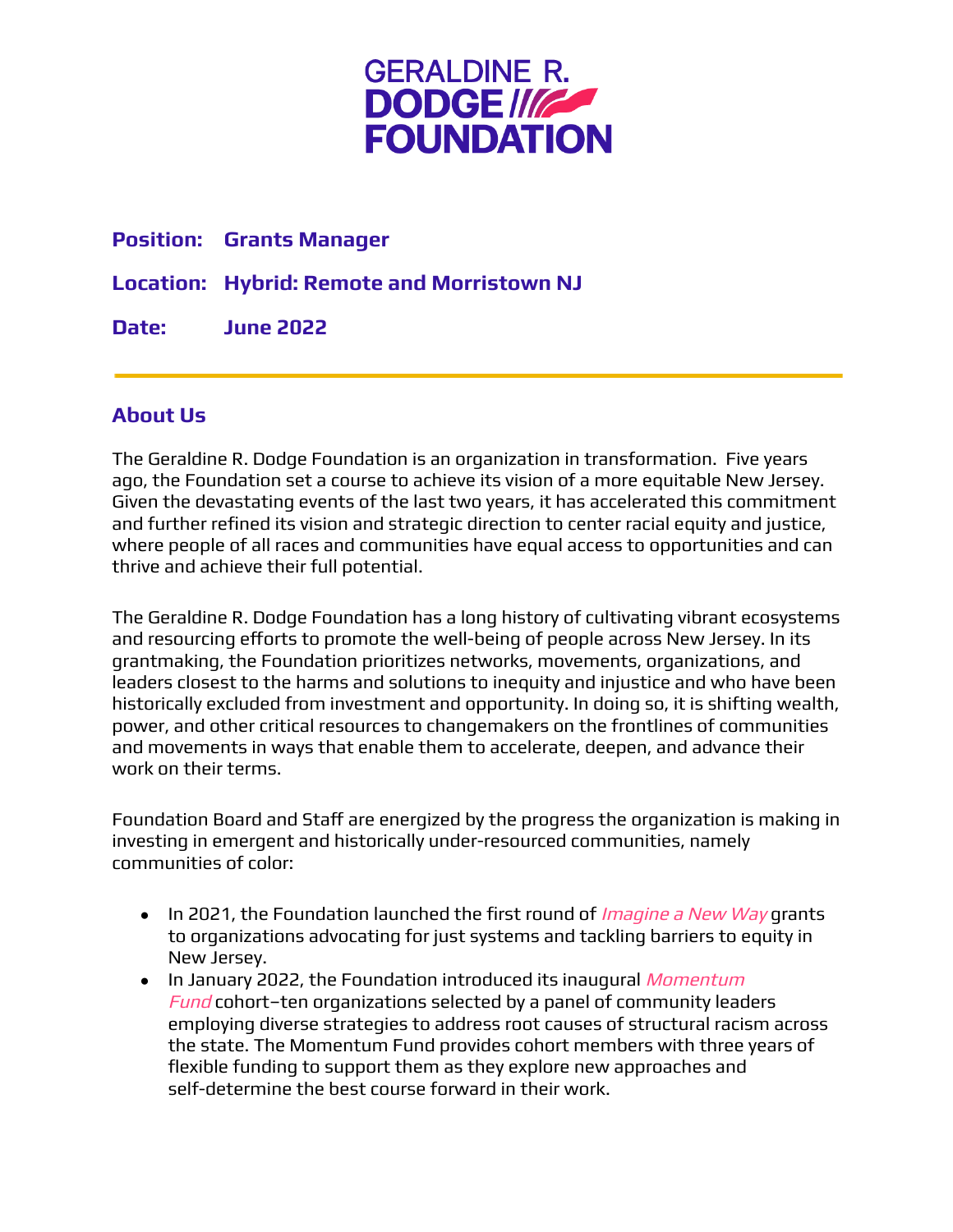This is a critical time at the Geraldine R. Dodge Foundation as it works to transform its grantmaking, partnerships, and internal operations to center racial equity and justice and ensure that these values and capabilities are central to all that it is and all that it does. This is a "build moment" for the Foundation. As such, it is seeking entrepreneurial team members who are excited about opportunities to create and who are energized by working in deeply collaborative ways, actively learning, building new relationships, and leveraging and amplifying community expertise and solutions.

For more information on Geraldine R. Dodge Foundation, please visit the organization's [website](https://www.grdodge.org/). The *[Strategic](https://www.grdodge.org/about-us/strategic-direction/) Direction* and *President's [Messages](https://blog.grdodge.org/category/presidents-message/)* include additional details about the Foundation's transformation

# **The Opportunity**

The Grants Manager plays a critical role in helping the Geraldine R. Dodge Foundation operationalize its transformation to a racial justice funder. Working at both strategic and tactical levels, the Grants Manager will collaborate with Program and Operations teams on re-designing and managing the full life cycle of the Foundation's grantmaking processes to ensure they are aligned with our values.

Reporting to the Director of Operations, the Grants Manager will administer grantmaking operations across the Foundation, ensure appropriate structure and integrity of the grants management database (Salesforce) and fulfill the information needs of the organization's leadership, staff, and grantee partners. The Grants Manager will also work in a highly integrated way with Program and Finance teams to ensure a smooth grantmaking process and experience, both for Dodge team members and for our grantee partners. Currently, the Grants Manager manages a grantmaking volume of approximately 250 grants of \$12 million annually.

As the Foundation is in a period of significant transformation, the Grants Manager is instrumental in refining grantmaking systems and processes and will demonstrate high degrees of judgment, flexibility, and responsiveness to the evolving needs of our teams and partners. Additionally, as Foundation staff will continue to work mostly remotely, the Grants Manager will need to be highly self-directed, independent, and effective working with limited in-person direction or interaction.

### **Essential Responsibilities**

Key responsibilities of this position include, but are not limited to:

- Serve as a key point of contact for grantee partners, providing technical assistance for application and report submission, responding to inquiries on financial due diligence requirements and verifying grantee partner information.
- Serve as the primary user for Dodge's grantmaking system (Salesforce), staying abreast of system changes, coordinating activities with the entire team and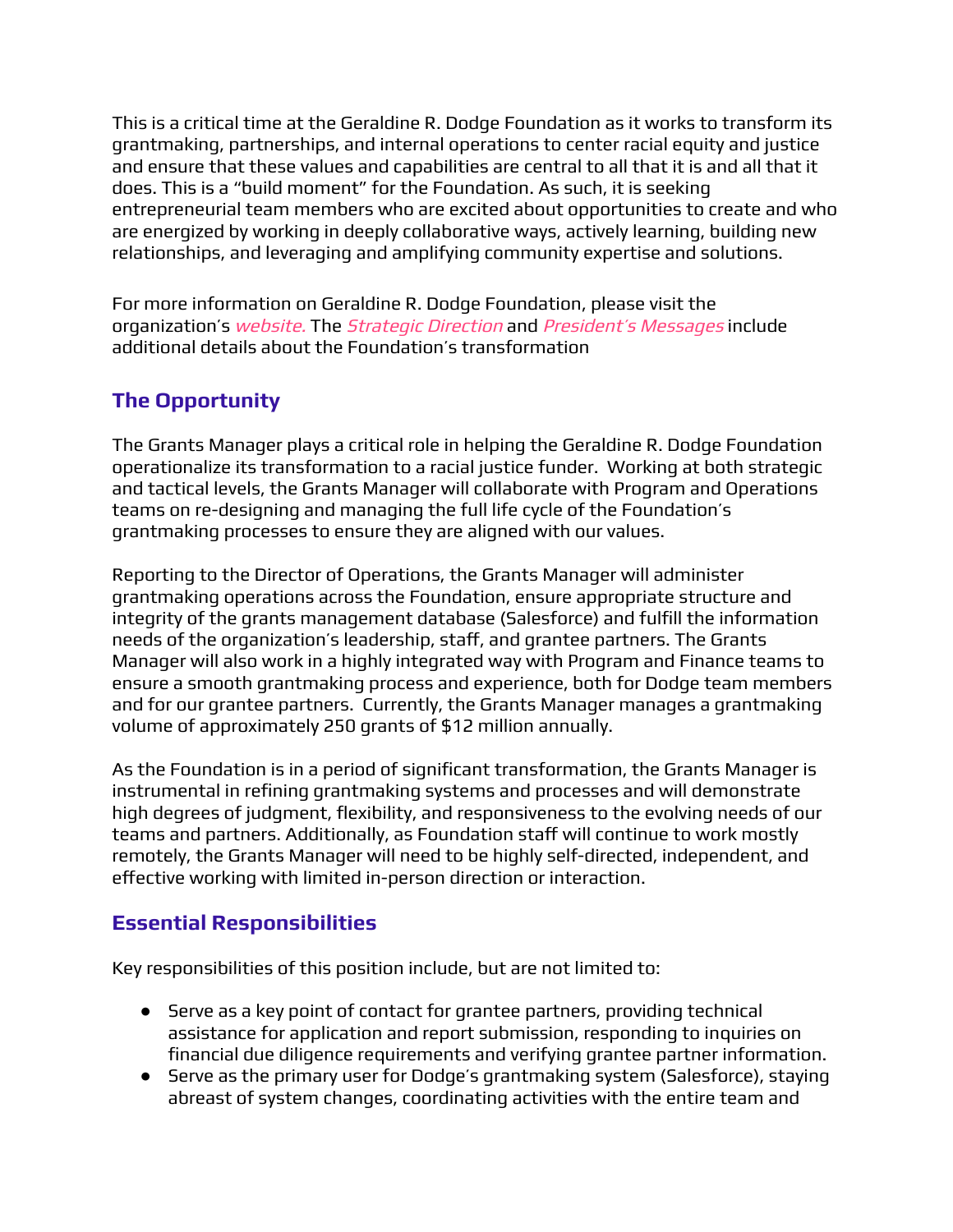external partners as necessary to address new issues or needs, and to work with the Director of Operations to maintain the system's efficiency and functionality.

- Collaborate with the VP of Programs and Director of Operations to create, revise and improve grantmaking processes, dashboards and application forms to ensure that collected data is properly coded and reported on within Salesforce.
- Plan and facilitate regular "production" meetings and support communication and collaboration between Program, Finance, IT, and other cross-functional teams so that all grant management activities are smoothly implemented.
- Monitor grant data entry and workflow processes to ensure adequate internal controls, due diligence, and overall data quality and timeliness.
- Manage compliance with government regulations and Foundation guidelines.
- Prepare and quality-check grantee correspondence, such as award and decline letters, grant amendments, letter templates, and audit compliance documents.
- Monitor grant proposals, reports and payments to ensure all grants are moving through the process in a timely fashion. Identify and address areas for improvement with Program and Finance team members.
- Develop/provide grant management systems training and guidance to Program staff and conduct onboarding for all new hires. Maintain electronic grant management manuals and procedures documentation.
- Work with Program and Communications staff to prepare analysis, reporting and presentation of qualitative and quantitative data regarding grantee awards, learnings and outcomes to support Board presentations and other external communications.
- Collaborate with the Finance team to make sure all grants and grant-related activities are properly recorded in the accounting system.
- Manage staff and trustee discretionary grant process
- Support the Director of Communications and CEO to ensure contact data integrity and to generate mailing lists for external communications.

# **Key Qualifications**

- Three to five years of relevant professional experience in philanthropy, grants administration/management in a non-profit, and or relevant technical experience.
- Bachelor's degree or equivalent experience required.
- Strong proficiency with grants management systems and databases required. Experience with Salesforce is a plus.
- Demonstrated commitment to advancing racial equity and justice.
- A track record demonstrating sound judgment, discernment, and critical thinking skills, especially when faced with new opportunities or challenges.
- Thrives working in a small organization where everyone wears many hats and works at both strategic and tactical levels of work with flexibility.
- Systems-minded and an independent problem solver/learner who takes initiative to identify/design right-sized solutions to data management and workflow challenges.